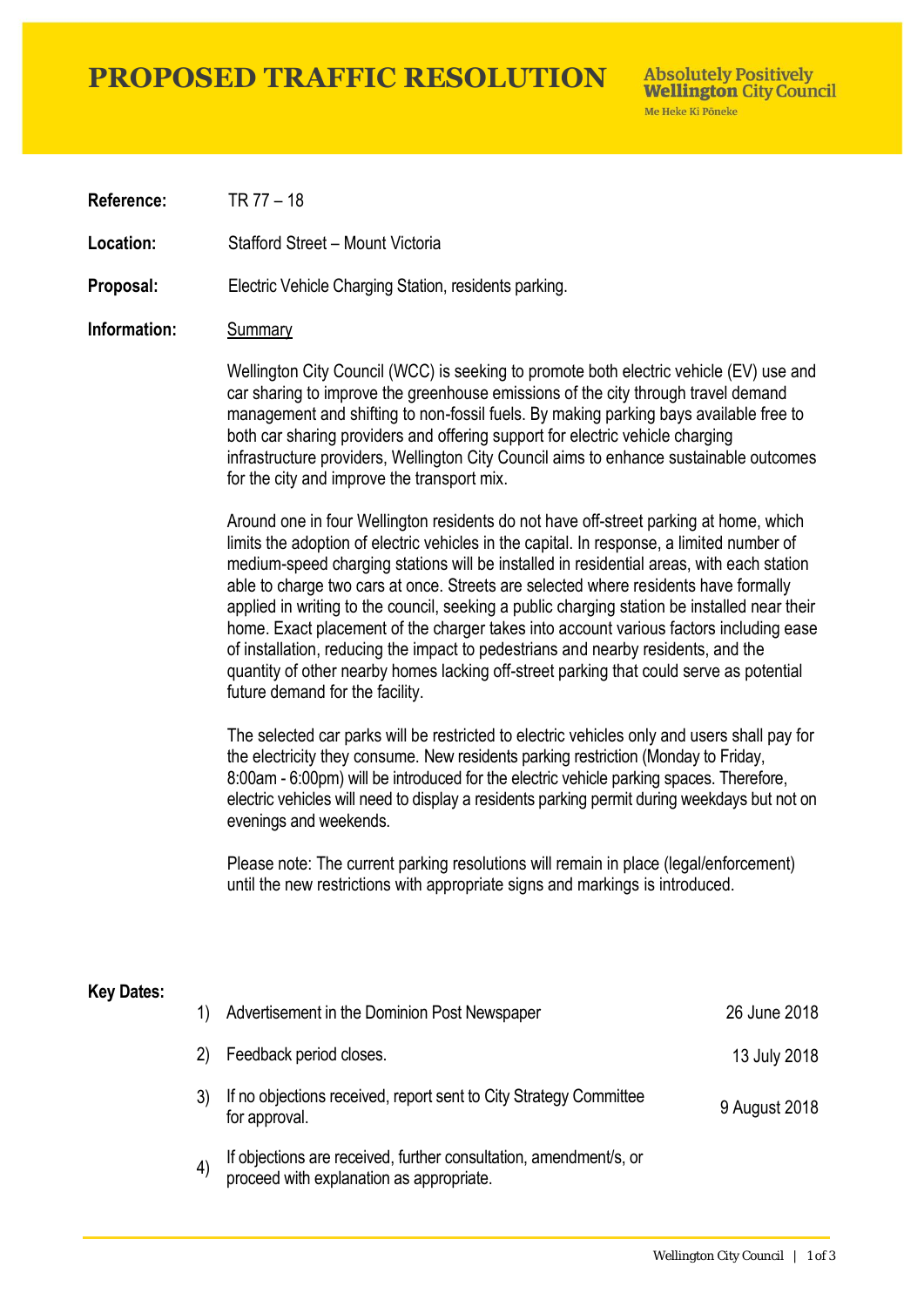# **PROPOSED TRAFFIC RESOLUTION**

## **Legal Description:**

*Add to Schedule B (Class Restricted) of the Traffic Restrictions Schedule* 

| <b>Column One</b>      | <b>Column Two</b>                                                                                                                                                                                        | <b>Column Three</b>                                                                                                                                                                                                                                                                          |
|------------------------|----------------------------------------------------------------------------------------------------------------------------------------------------------------------------------------------------------|----------------------------------------------------------------------------------------------------------------------------------------------------------------------------------------------------------------------------------------------------------------------------------------------|
| <b>Stafford Street</b> | Parking place in the form<br>of electric vehicles only<br>parking, at all times.<br>Displaying an Authorised<br><b>Resident Vehicle Parking</b><br>Permit Only, Monday to<br>Friday, $8:00am - 6:00pm$ . | East side, commencing 7.5 metres<br>east of its intersection with Port<br><b>Street (Grid coordinates)</b><br>$X = 1,749,806.490 m$<br>$Y = 5,426,950.170 \text{ m}$ and extending<br>in an easterly direction following the<br>southern kerbline for 12.0 metres (2)<br>parallel carparks). |

**Date:** 20/06/18

**Prepared By:** Charles Kingsford **(Principal Traffic Engineer, T/L) Approved By:** Steve Spence **(Chief Advisor, Transport & Infrastructure)**

## **WCC Contact:**

#### Sigurd Magnusson **Sustainability Advisor**

Wellington City Council 101 Wakefield Street / PO Box 2199, Wellington Phone: +64 4 803 8697 Email: electricvehicles@wcc.govt.nz